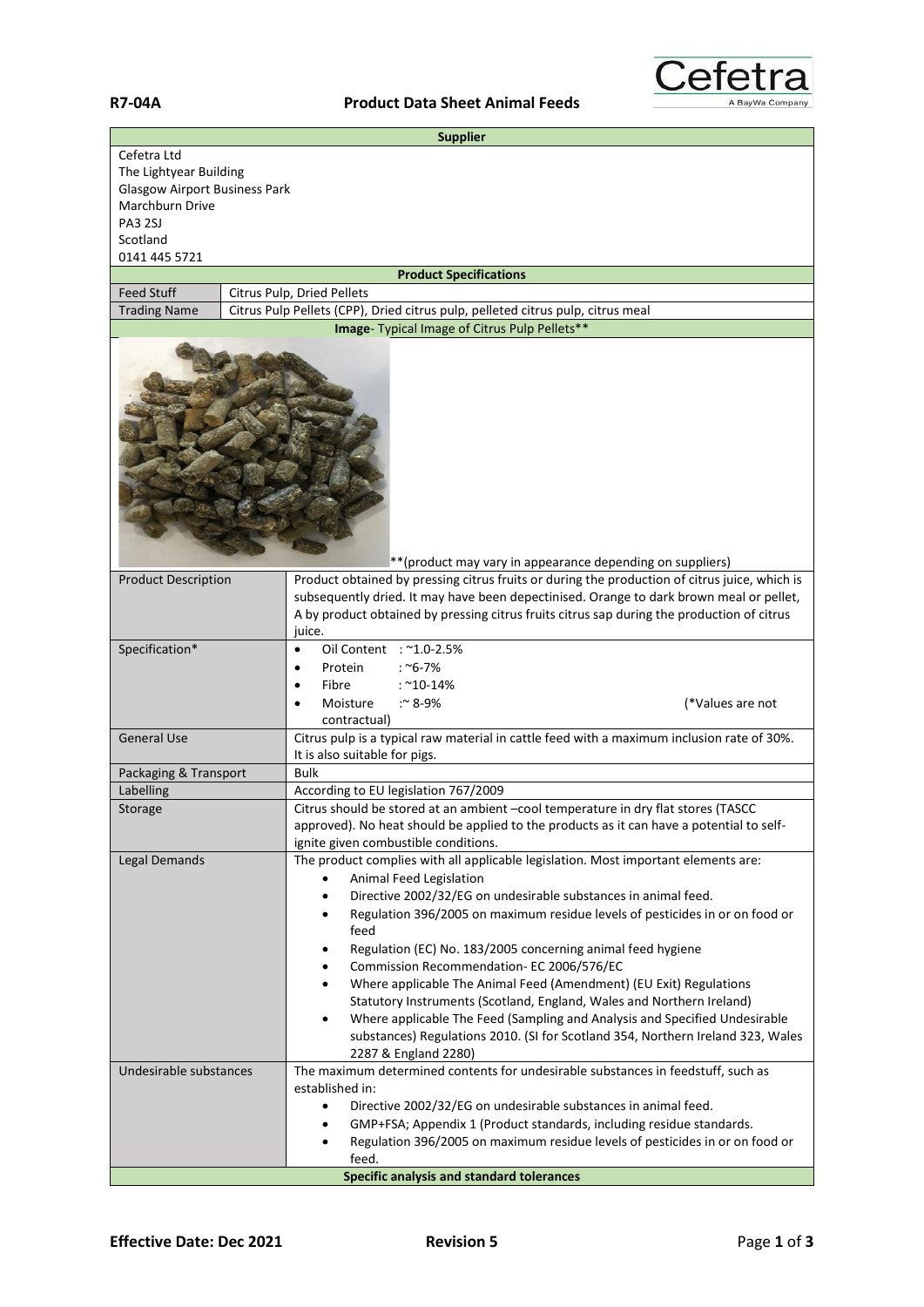

| <b>R7-04A</b> | <b>Product Data Sheet Animal Feeds</b> |
|---------------|----------------------------------------|
| Salmonella    | Absent in 25g                          |

| -v4A      |  |
|-----------|--|
| ılmonella |  |

| Salmonella                                               | Absent in 25g                                                                                                  |  |  |
|----------------------------------------------------------|----------------------------------------------------------------------------------------------------------------|--|--|
| Appearance                                               | Orange to dark brown meal or pellet                                                                            |  |  |
| Country of origin                                        | USA, Brazil                                                                                                    |  |  |
|                                                          |                                                                                                                |  |  |
|                                                          | <b>Health Information</b>                                                                                      |  |  |
| Inhalation                                               | Citrus can cause dust which can cause lung congestion if inhaled. Non-toxic - dust masks                       |  |  |
|                                                          | should be worn.                                                                                                |  |  |
| Ingestion                                                | None - Non-toxic product.                                                                                      |  |  |
| Eye Contact                                              | Exposure may result in pain, redness and watering of the eyes                                                  |  |  |
| <b>Skin Contact</b>                                      | Dust can cause irritation or sensitivity to skin.                                                              |  |  |
| <b>Toxicological Information</b>                         | Non-Toxic                                                                                                      |  |  |
| Occupational exposure                                    | None                                                                                                           |  |  |
| limits                                                   |                                                                                                                |  |  |
| <b>Emergency first aid procedures</b>                    |                                                                                                                |  |  |
| Ingestion                                                | Do not induce vomiting. Give person water to drink. If gastro-intestinal symptoms                              |  |  |
|                                                          | develop seek medical help. Non-toxic - dust masks should be worn.                                              |  |  |
| Eye Contact                                              | In the event of eye contact irrigate with water for at least 15 minutes. Exposure may                          |  |  |
|                                                          | result in mild irritation. Direct eye contact may result in pain, redness and watering of the                  |  |  |
|                                                          | eyes. Seek medical attention if symptoms persist.                                                              |  |  |
| <b>Skin Contact</b>                                      | Removal from area of dust. Wash effected area with soap and water. Seek medical                                |  |  |
|                                                          | attention if irritation develops.                                                                              |  |  |
| Inhalation                                               | Remove person to fresh air. - dust masks should be worn. Seek medical attention if                             |  |  |
|                                                          | required.                                                                                                      |  |  |
|                                                          | <b>Physical properties</b>                                                                                     |  |  |
| Physical state                                           | Solid                                                                                                          |  |  |
| Appearance                                               | Orange to dark brown colour                                                                                    |  |  |
| Odour                                                    | Citrus pellets have a pleasant, sweet odour of fruit and should not be stowed together                         |  |  |
|                                                          | with odour sensitive products.                                                                                 |  |  |
| Flammability limits                                      | Not known.                                                                                                     |  |  |
|                                                          | <b>Fire &amp; Explosion hazard</b>                                                                             |  |  |
| Flash point                                              | $>60^{\circ}$ C                                                                                                |  |  |
| Flammability                                             | Citrus can produce dust which is combustible. . There is a risk of dust explosion at a dust/                   |  |  |
|                                                          | air ratio of 20 - 2000 g/m3. Eliminate any sources of ignition. Temperature monitoring                         |  |  |
|                                                          | required frequently. Extraction facilities should be used in storage areas to reduce                           |  |  |
|                                                          | explosion risk.                                                                                                |  |  |
| Extinguishing media                                      | Foam, dry chemical, carbon dioxide and water spray.                                                            |  |  |
| <b>Explosion class</b>                                   | St <sub>1</sub>                                                                                                |  |  |
| <b>Special firefighting procedures &amp; precautions</b> |                                                                                                                |  |  |
|                                                          | Combustible when subjected to heat. Suitable extinguishing agents are dry agent, carbon dioxide and foam. Fire |  |  |
|                                                          | fighters should use self-contained breathing apparatus to avoid exposure to smoke and fumes.                   |  |  |
|                                                          |                                                                                                                |  |  |
|                                                          | Adequate extraction facilities should be provided in all areas subject to dust.                                |  |  |
|                                                          | <b>Reactivity</b>                                                                                              |  |  |
| Stability                                                | Stable                                                                                                         |  |  |
| Hazardous Polymerization                                 | Not known.                                                                                                     |  |  |
| Material to avoid                                        | Strong oxidizing agents and moisture.                                                                          |  |  |
| Hazardous decomposition                                  | Combustion produces CO <sup>2</sup> , CO & thick smoke, The CO content may rise from 0.002 - 0.005             |  |  |
| products                                                 | vol.% to 1 vol.%. The lethal (fatal) dose is approx. 0.1 vol.%.                                                |  |  |
|                                                          | Personal protection / Exposure control                                                                         |  |  |
| <b>Respiratory Protection</b>                            | Always ensure the work area has adequate ventilation. In case of dust formation, wear                          |  |  |
|                                                          | appropriate respiratory protective equipment determined and fitted by an expert. dust                          |  |  |
|                                                          | masks should be worn.                                                                                          |  |  |
| Skin protection                                          | Gloves and overalls should be worn when handling.                                                              |  |  |
| <b>Eye Protection</b>                                    | Always wear approved safety glasses when working. Full face protective shields can be                          |  |  |
|                                                          | worn to avoid contact with face. Wash stations should be provided.                                             |  |  |
| Footwear                                                 | Appropriate footwear as specified by workplace requirements.                                                   |  |  |
| <b>Environmental Protection</b>                          |                                                                                                                |  |  |
| <b>Environmental precautions</b>                         | None. Avoid excessive dust emissions.                                                                          |  |  |
| Spill or leak precautions                                | No special precautions. Normal sweeping of small spillages and collection is appropriate.                      |  |  |
|                                                          | For larger spillages mechanical scooping may be necessary (use only diesel vehicles)                           |  |  |